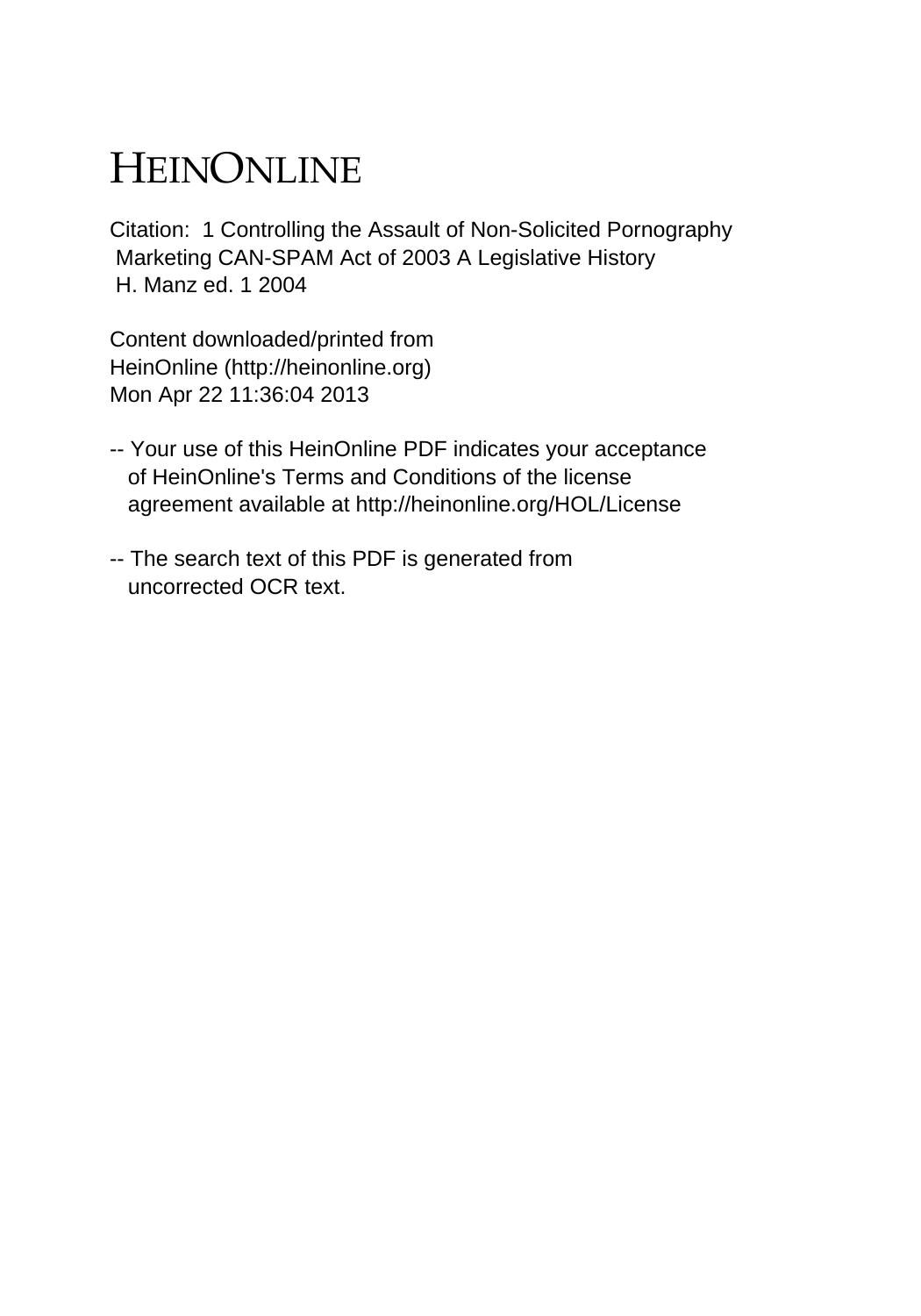### **105TH CONGRESS**<br>2D SESSION **H.R.** 4176

To amend the Communications Act of 1934 to protect consumers against 'spamming', 'slamming', and 'eramming', and for other purposes.

### IN THE HOUSE OF REPRESENTATIVES

JUNE 25, 1998 Mr. MARKEY introduced the following bill; which was referred to the Committee on Commerce

## **A BILL**

- To amend the Communications Act of 1934 to protect consumers against 'spamming', 'slamming', and 'cramming', and for other purposes.
	- *1 Be it enacted by the Senate and House of Representa-*
	- 2 *tives qf the United States of America in Congress assembled,*

#### 3 **SECTION 1. SHORT TITLE.**

4 This Act may be cited as the "Digital Jamming Act

*5* of 1998".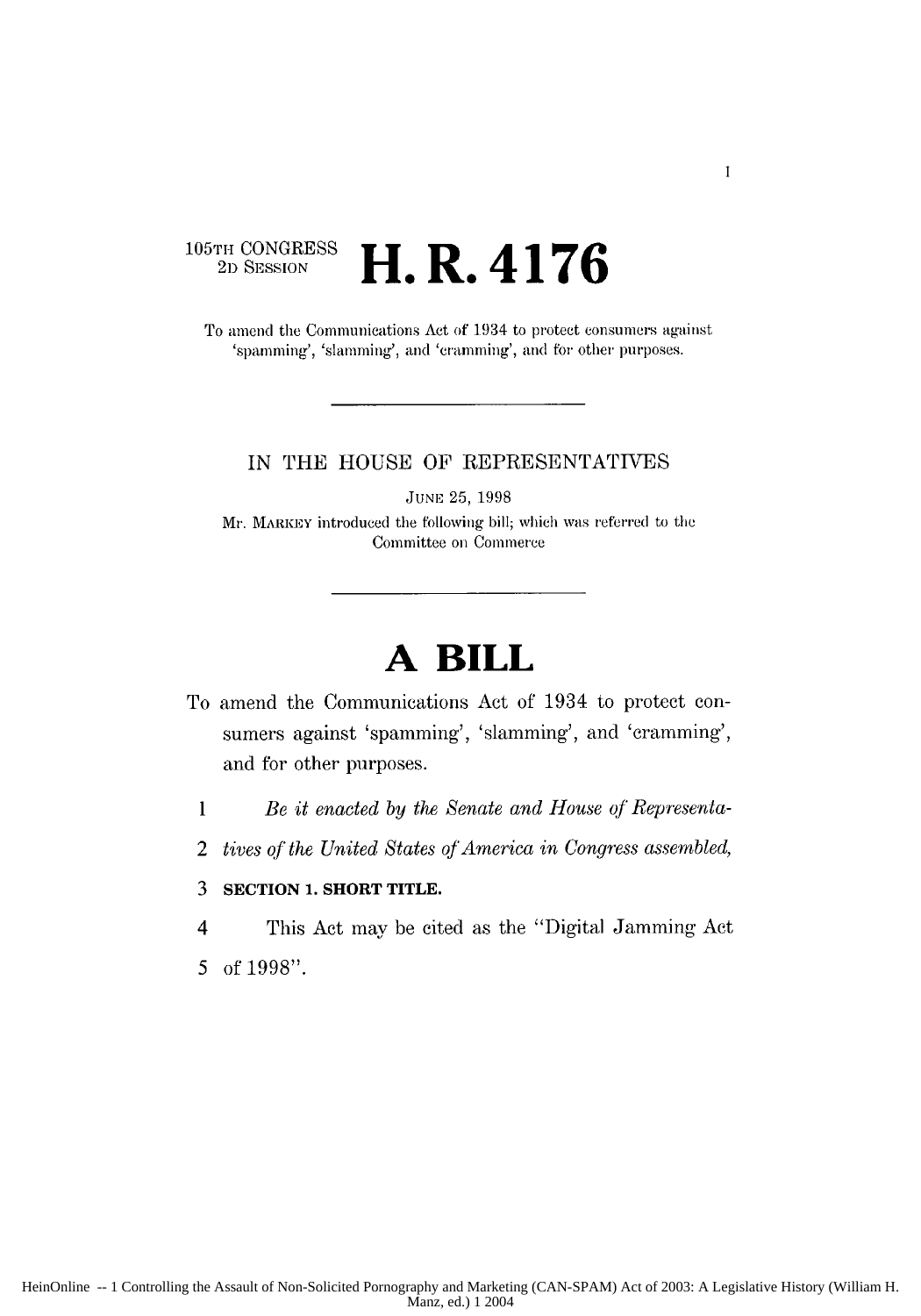## **1** TITLE **I**-PREVENTION OF 2 **SPAMMING**

2

**3 SEC. 101. EXTENSION OF JUNK FAX REMEDIES TO COM-**4 **MERCIAL EMAIL**

5 Section 227 of the Communications Act of 1934 (47 6 U.S.C. 227) is amended—

7 (1) in subsection (a), by adding at the end the 8 following new paragraphs:

9 "(5) The term 'unsolicited electronic mail mes-**10** sage' means any electronic mail message that is ad-**11** dressed and sent to a recipient with whom the 12 initiator does not have an existing relationship and 13 has been sent by the initiator without the express 14 consent of the recipient.

15 "(6) The term 'unsolicited commercial elec-16 tronic mail message' means any unsolicited elec-17 tronic mail message that is sent for the purpose of 18 encouraging the purchase or rental of, or investment 19 in, property, goods, or services.

20 "(7) The term 'electronic mail service provider' 21 means any entity that provides subscribers the abil-22 ity to send or receive electronic mail.

23 "(8) The term 'published policy' means, with 24 respect to an electronic mail service provider's policy 25 on unsolicited electronic mail messages, that such

**\*HR 4176 IH**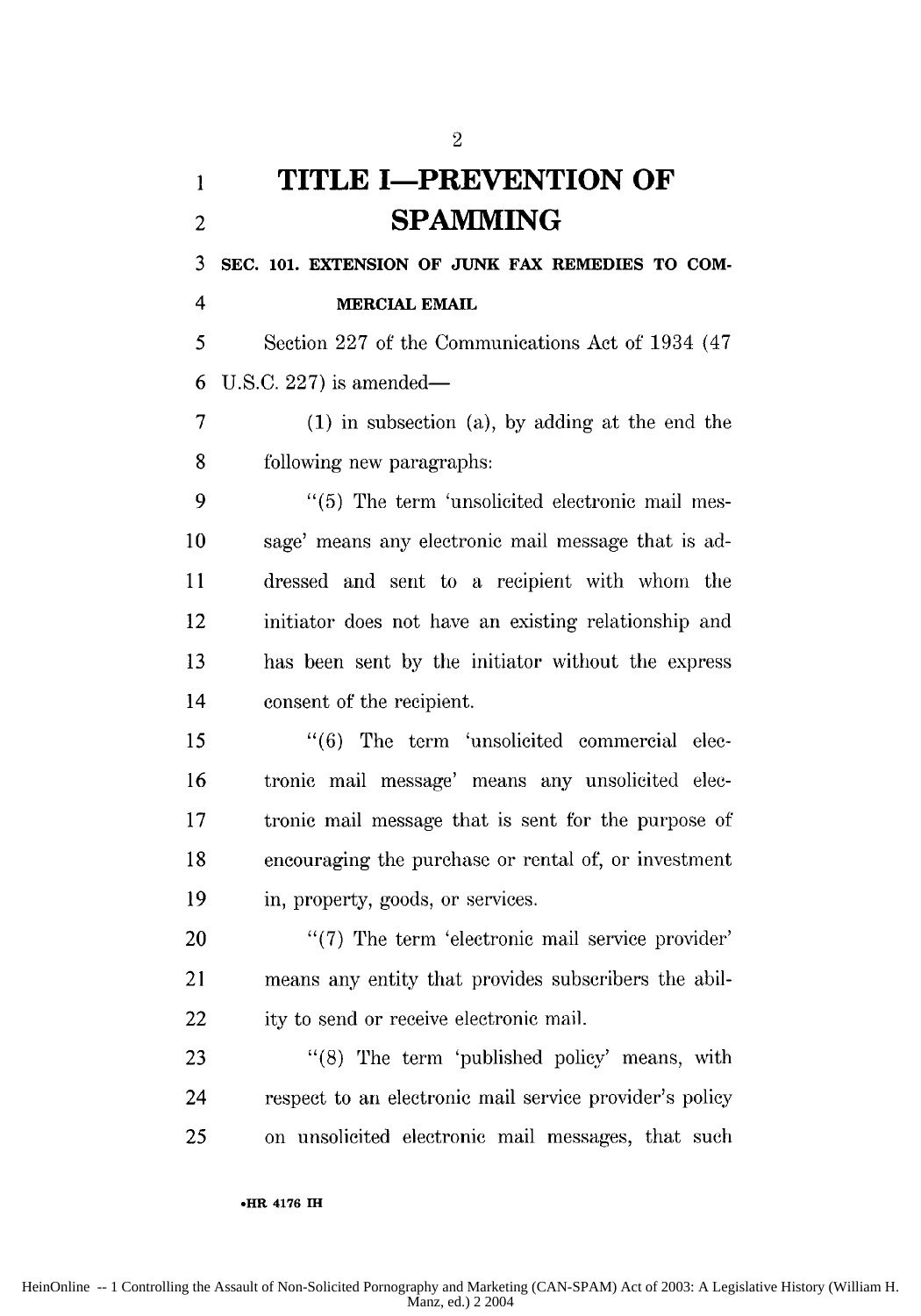1 policy is available upon request in written form at no 2 charge or is displayed conspicuously through an on-3 line notice on the Internet home page of the elec-4 tronic mail service provider."; 5 (2) in subsection  $(c)(3)$ — 6 (A) by striking "If the Commission deter-7 mines to require such a database," and insert-8 ing "If the Commission determines to require 9 such a database pursuant to paragraph (2), or 10 at any time subsequent to the proceeding re-11 quired by paragraph (1) determines that a 12 database is required to protect subscribers from 13 telephone solicitations or unsolicited electronic 14 mail messages,"; 15 (B) by striking "and" at the end of sub-16 paragraph (K); 17 (C) by striking the period at the end of 18 subparagraph (L) and inserting a semicolon; 19 and 20 (D) by adding at the end the following new 21 subparagraphs: 22 "(M) require each electronic mail service 23 provider, in accordance with regulations pre-24 scribed by the Commission, to inform subserib-25 ers for electronic mail service of the opportunity

**-.HR 4176 IH**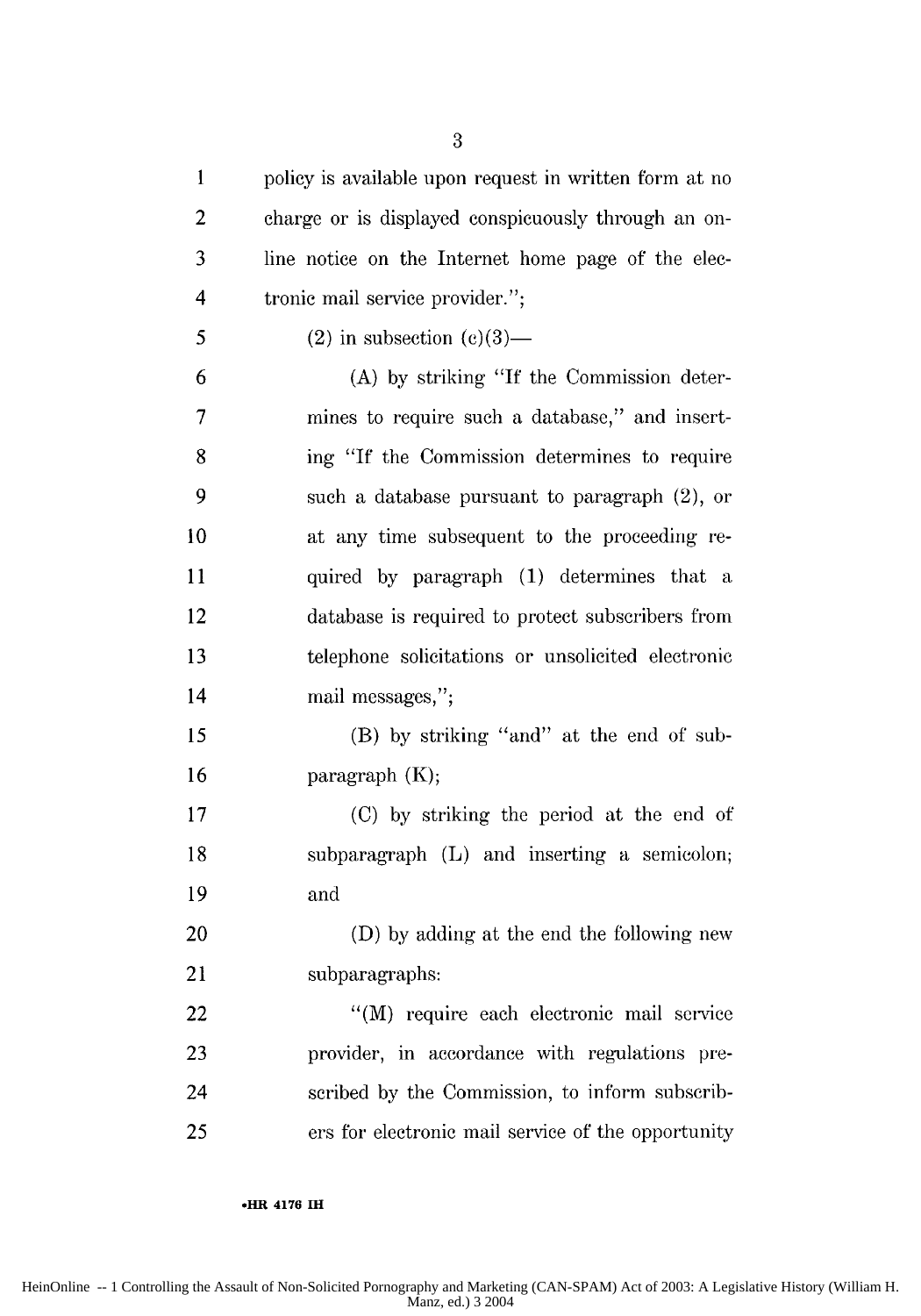| $\mathbf{1}$   | to provide notification, in accordance with such   |
|----------------|----------------------------------------------------|
| $\overline{2}$ | regulations, that such subscribers objects to re-  |
| 3              | ceiving unsolicited commercial electronic mail     |
| $\overline{4}$ | messages; and                                      |
| 5              | "(N) specify the methods by which each             |
| 6              | electronic mail service subscriber shall be in-    |
| $\overline{7}$ | formed, by the electronic mail service provider    |
| 8              | that provides such service to such subscriber, of  |
| 9              | (i) the subscriber's right to give or revoke a no- |
| 10             | tification of objection under subparagraph (M),    |
| 11             | and (ii) the methods by which such right may       |
| 12             | be exercised by the subscriber.";                  |
| 13             | (3) by redesignating subsections (e) and (f) as    |
| 14             | subsections (f) and (g), respectively;             |
| 15             | (4) by inserting after subsection (d) the follow-  |
| 16             | ing new subsection:                                |
| 17             | "(e) RESTRICTIONS ON THE USE OF UNSOLICITED        |
| 18             | COMMERCIAL ELECTRONIC MAIL MESSAGES.-              |
| 19             | "(1) INFORMATION ABOUT SENDER; RIGHT TO            |
| 20             | REPLY.—It shall be unlawful for any person within  |
| 21             | the United States-                                 |
| 22             | "(A) to initiate an unsolicited commercial         |
| 23             | electronic mail message unless such message        |
| 24             | contains-                                          |

#### **.HR 4176 IH**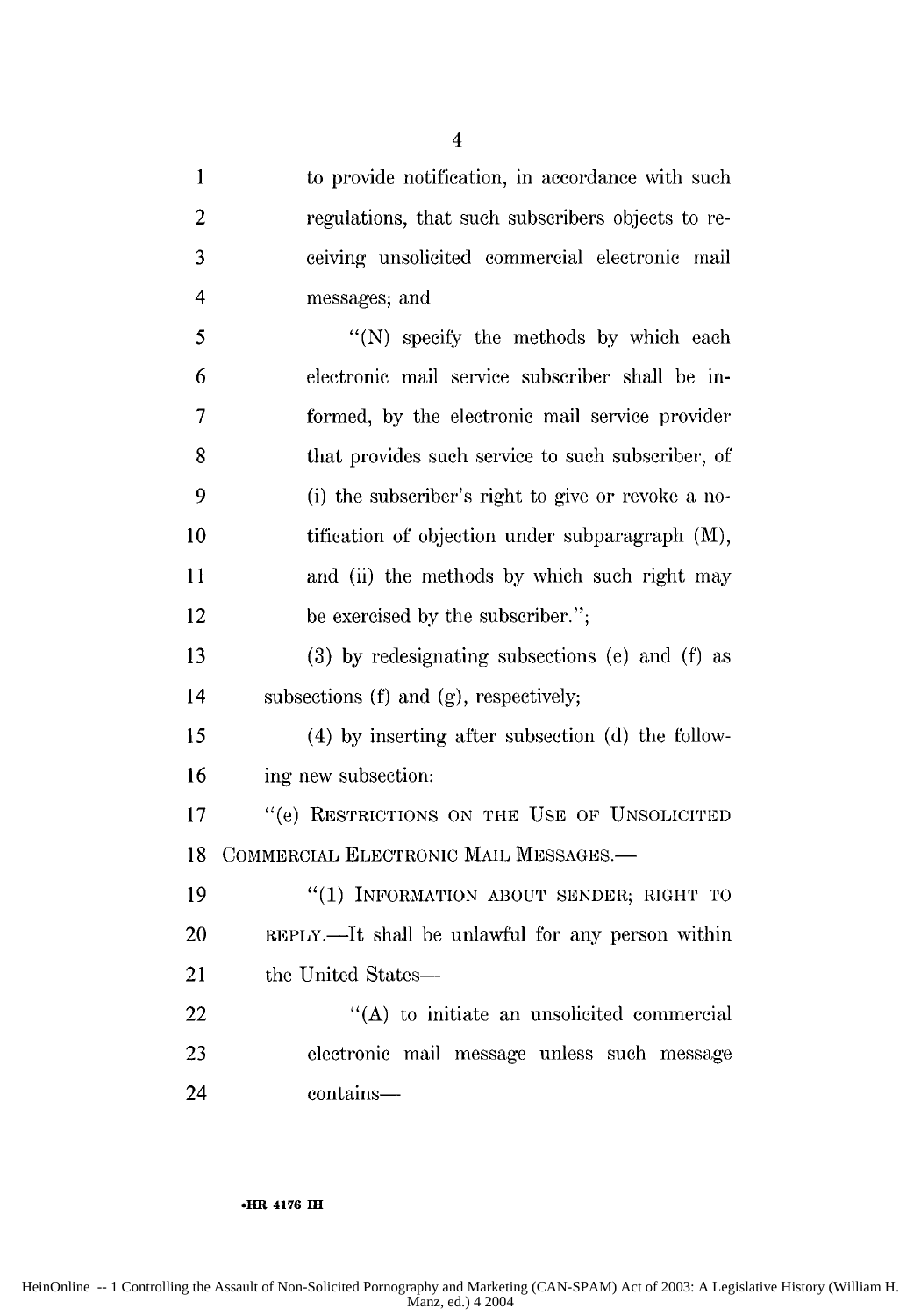| $\mathbf{1}$   | "(i) the name, street address, elec-              |
|----------------|---------------------------------------------------|
| $\overline{2}$ | tronic mail address, and telephone number         |
| 3              | of the person who initiates transmission of       |
| 4              | the message;                                      |
| 5              | "(ii) the name, street address, elec-             |
| 6              | tronic mail address, and telephone number         |
| 7              | of the person who created the content of          |
| 8              | the message;                                      |
| 9              | "(iii) a reply electronic mail address,           |
| 10             | conspicuously displayed, where recipients         |
| 11             | may send a reply to indicate a desire not         |
| 12             | to receive any further messages; or               |
| 13             | "(iv) information on how recipients               |
| 14             | may exercise the rights established pursu-        |
| 15             | ant to subsection $(c)(3)$ ;                      |
| 16             | "(B) to initiate an unsolicited commercial        |
| 17             | electronic mail message to any recipient who      |
| 18             | has previously indicated a desire not to receive  |
| 19             | such messages by sending a reply described in     |
| 20             | subparagraph $(A)(iii)$ ; or                      |
| 21             | "(C) to initiate an unsolicited commercial        |
| 22             | electronic mail message unless such message       |
| 23             | contains Internet routing information that is     |
| 24             | accurate, is valid according to prevailing stand- |

**.HR 4176 IH**

HeinOnline -- 1 Controlling the Assault of Non-Solicited Pornography and Marketing (CAN-SPAM) Act of 2003: A Legislative History (William H. Manz, ed.) 5 2004

5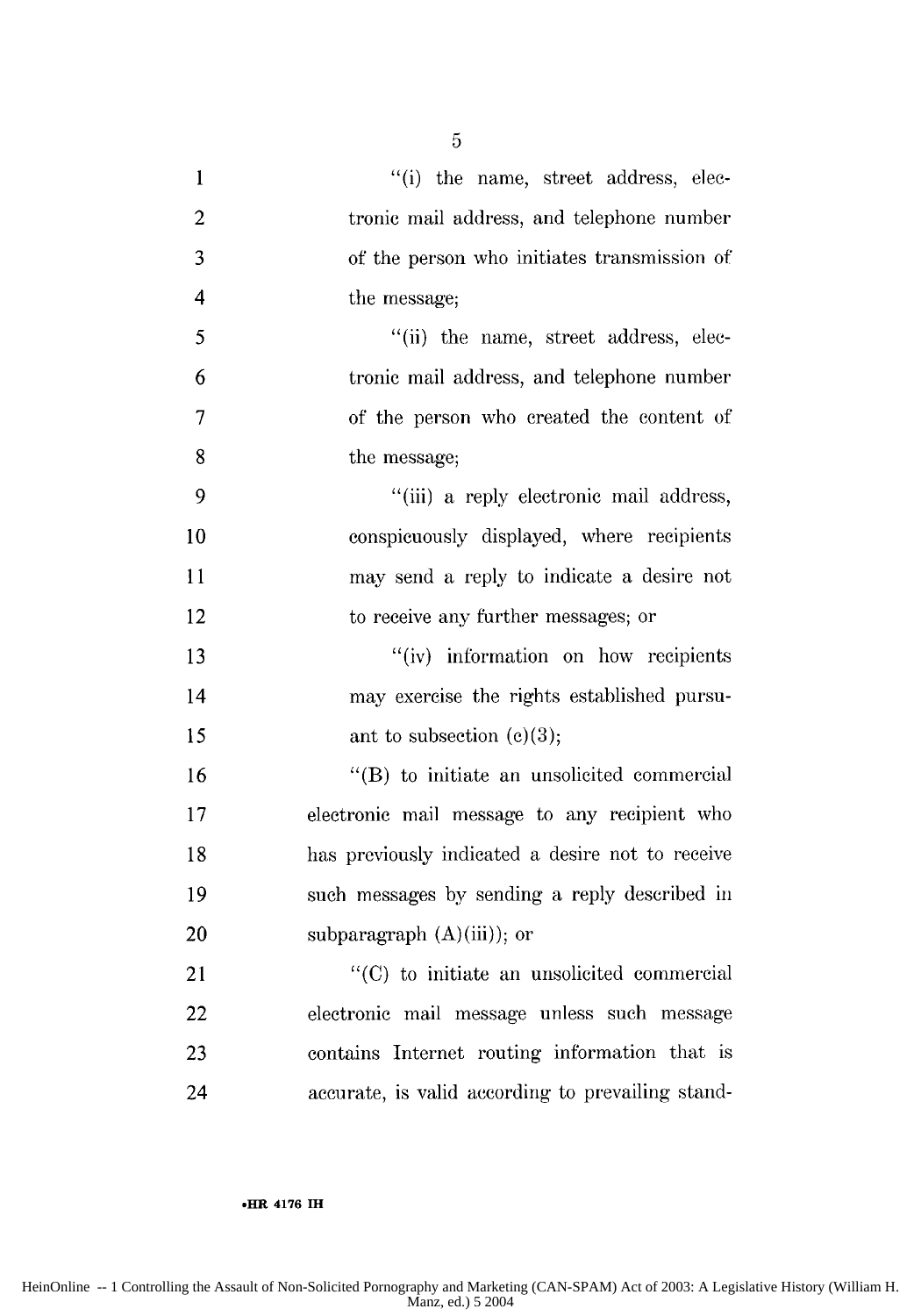| 1  | ards for Internet protocols, and correctly re-      |
|----|-----------------------------------------------------|
| 2  | flects the actual message routing.                  |
| 3  | (2)<br><b>ENFORCEMENT</b><br>OF<br><b>VOLUNTARY</b> |
| 4  | CYBERRULES REGARDING SPAMMING.-                     |
| 5  | "(A) PROHIBITION.—No subscriber of an               |
| 6  | electronic mail service provider shall use, or      |
| 7  | cause to be used, the electronic mail service or    |
| 8  | equipment in violation of that electronic mail      |
| 9  | service's published policy prohibiting or restrict- |
| 10 | ing the use of its service or equipment for the     |
| 11 | initiation of an unsolicited commercial elec-       |
| 12 | tronic mail message.                                |
| 13 | "(B) ENFORCEMENT BY PROVIDERS.-Any                  |
| 14 | subscriber who violates subparagraph (A) for        |
| 15 | the initiation of an unsolicited commercial elec-   |
| 16 | tronic mail message shall be liable to the elec-    |
| 17 | tronic mail service provider for damages in an      |
| 18 | amount equal to \$50 for each of the provider's     |
| 19 | subscribers to whom such message was trans-         |
| 20 | mitted."; and                                       |
| 21 | $(5)$ in subsection $(f)(1)$ (as redesignated by    |
| 22 | $\text{paragnch}(3)$ —                              |
| 23 | (A) by striking "or" at the end of subpara-         |
| 24 | graph(C);                                           |
|    |                                                     |

#### **HR 4176 IH**

 $\overline{6}$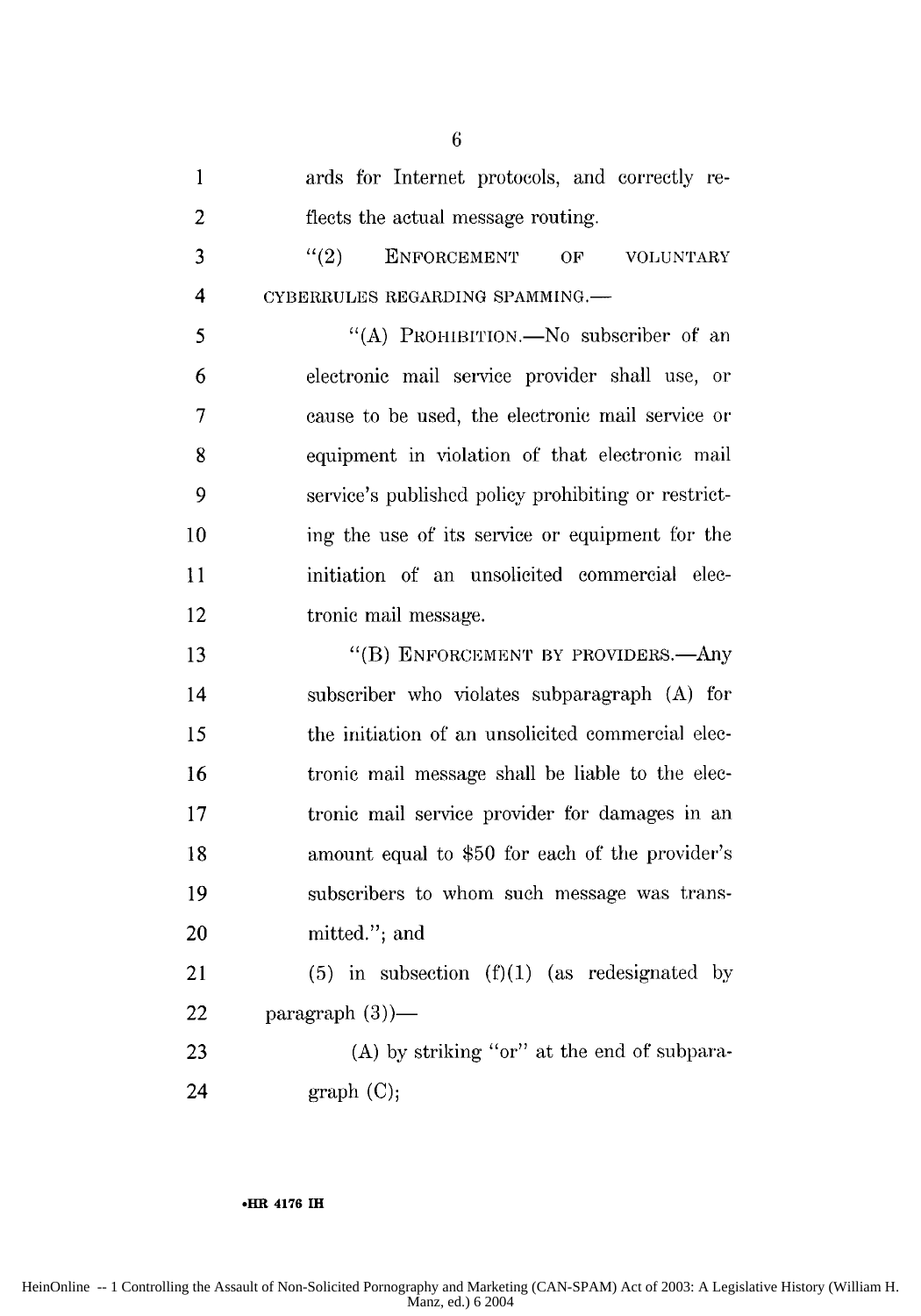| $\mathbf{1}$            | (B) by striking the period at the end of                 |
|-------------------------|----------------------------------------------------------|
| $\overline{2}$          | subparagraph $(D)$ and inserting "; or"; and             |
| 3                       | (C) by adding at the end the following new               |
| $\overline{\mathbf{4}}$ | subparagraph:                                            |
| 5                       | "(E) the making of unsolicited commercial                |
| 6                       | electronic mail messages.".                              |
| 7                       | <b>TITLE II-PREVENTION OF</b>                            |
| 8                       | <b>SLAMMING AND CRAMMING</b>                             |
| 9                       | SEC. 201. LIABILITY TO SUBSCRIBERS; AUTHORITY OF         |
| 10                      | STATES.                                                  |
| 11                      | (a) AMENDMENT.—Section 258 of the Communica-             |
| 12                      | tions Act of 1934 (47 U.S.C. 258) is amended by striking |
| 13                      | subsection (b) and inserting the following:              |
| 14                      | "(b) LIABILITY FOR CHARGES AFTER SLAMMING.-              |
| 15                      | "(1) LIABILITY.—Any telecommunications car-              |
| 16                      | rier that violates the verification procedures de-       |
| 17                      | scribed in subsection (a) and that collects charges      |
| 18                      | for telephone exchange service or telephone toll serv-   |
| 19                      | ice from a subscriber shall be liable, in accordance     |
| 20                      | with such procedures as the Commission may pre-          |
| 21                      | scribe—                                                  |
| 22                      | "(A) to the carrier previously selected by               |
| 23                      | subscriber in an amount equal to all<br>the              |
| 24                      | charges paid by such subscriber after such vio-          |
| 25                      | lation; and                                              |
|                         |                                                          |

**.HR 4176 Ii**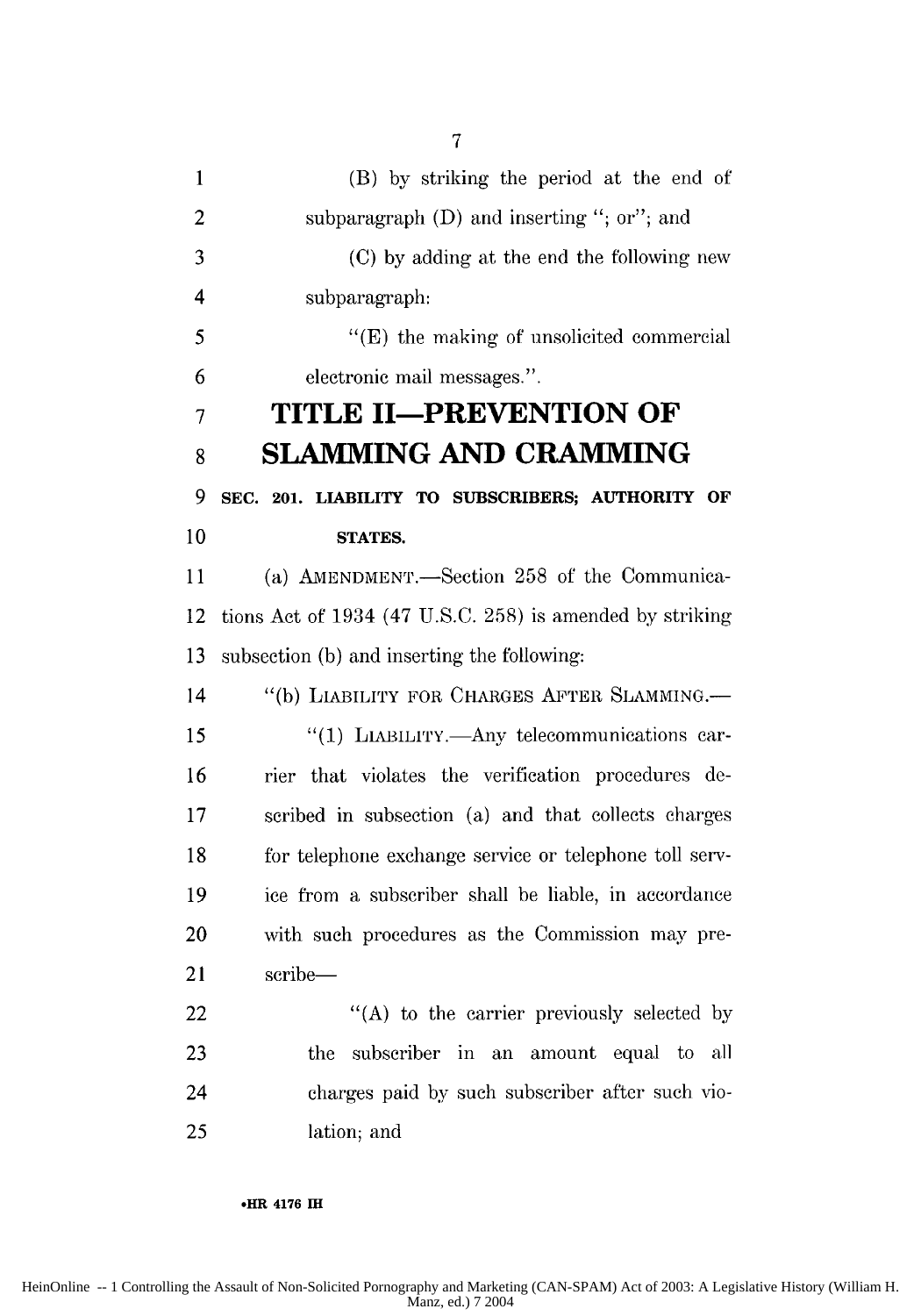1 "(B) to the subscriber in an amount equal 2 to twice the amount of **all** charges paid by such 3 subscriber after such violation. 4 "(2) EFFECT ON OTHER LAWS.—The remedies 5 provided by subsection (b) are in addition to any 6 other remedies available by law. 7 "(c) PROHIBITION OF ANI) **LIABILITY** FOR CRAM-**8** MING.- 9 "(1) PROHIBITION.—No telecommunications **10** carrier (including billing aggregators and service 11 providers) shall submit for billing on bills for tele-12 communications services unauthorized services or 13 products. 14 "(2) LIABILITY TO SUBSCRIBER.—Any tele-15 communication carrier (including billing aggregators 16 and service providers) that violates paragraph (1) 17 and collects charges for unauthorized services or 18 products from a subscriber shall be liable to such 19 subscriber in an amount equal to twice the total 20 amount of charges paid by such subscriber after 21 such violation. The remedies provided by this sub-22 section are in addition to any other remedies avail-23 able by law.

24 "(c) ACTIONS BY STATES.-

#### **.HR 4176 IH**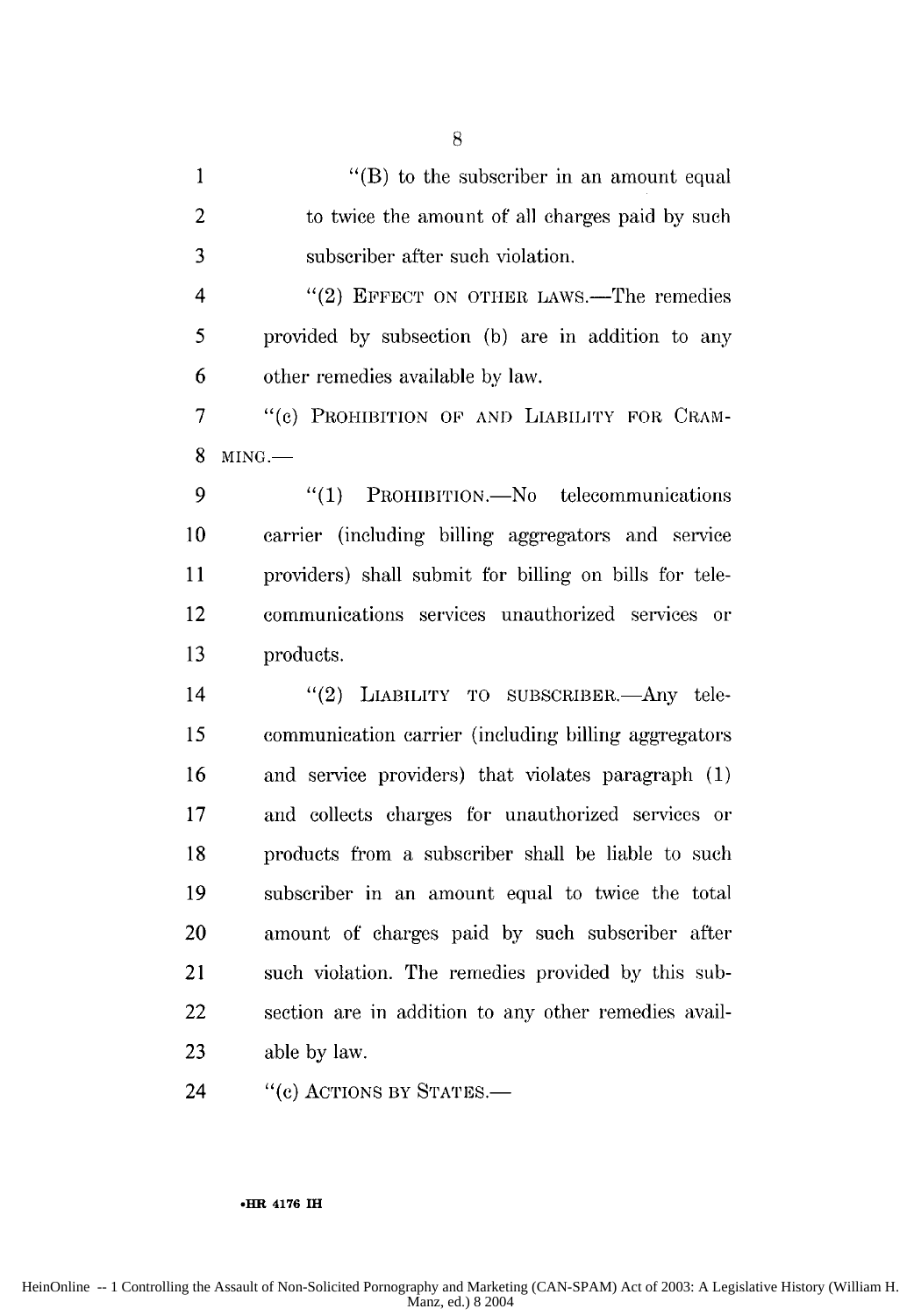1 "(1) AUTHORITY OF STATES.—Whenever the 2 attorney general of a State, or an official or agency 3 designated by a State, has reason to believe that any 4 person has engaged or is engaging in a pattern or 5 practice of (A) effecting changes in a subscribers' se-6 lections of a provider of telephone exchange service 7 or telephone toll service in violation of this section 8 or the regulations prescribed under this section, or 9 (B) submitting for billing on bills for telecommuni-10 cations services, and collecting for, unauthorized 11 services or products, shall the State may bring a 12 civil action on behalf of its residents to enjoin such 13 calls, an action to recover for actual monetary loss 14 or receive \$500 in damages for each violation, or 15 both such actions. If the court finds the defendant 16 willfully or knowingly violated such regulations, the 17 court may, in its discretion, increase the amount of 18 the award to an amount equal to not more than 3 19 times the amount available under the preceding sen-20 tence.

21 "(2) EXCLUSIVE JURISDICTION **OF FEDERAL** 22 COURTS.—The district courts of the United States, 23 the United States courts of any territory, and the 24 District Court of the United States for the District 25 of Columbia shall have exclusive jurisdiction over all

#### **.1-HR 4176 1H**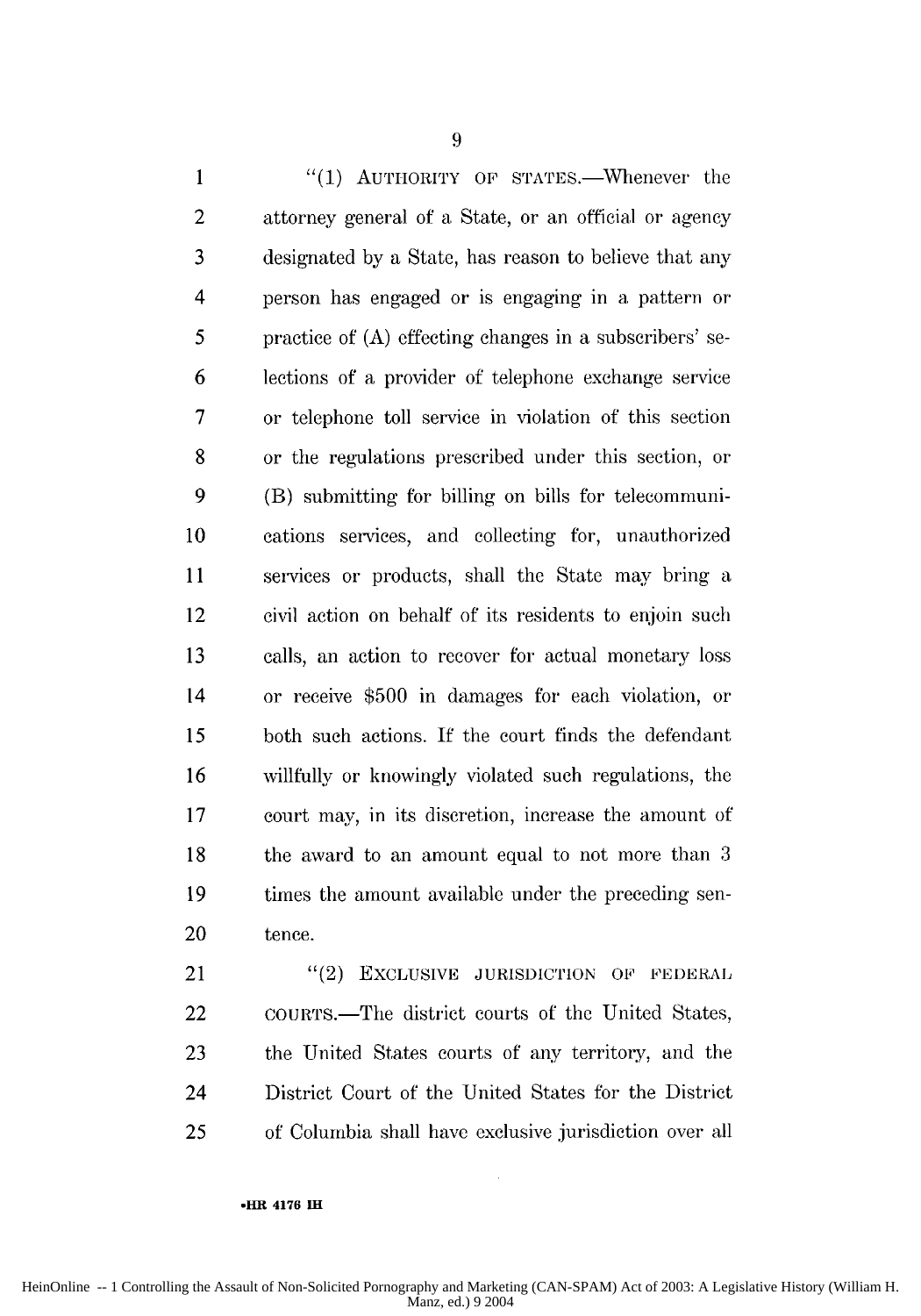1 civil actions brought under this subsection. Upon 2 proper application, such courts shall also have juris-3 diction to issue writs of mandamus, or orders afford-4 ing like relief, commanding the defendant to comply 5 with the provisions of this section or regulations pre-6 scribed under this section, including the requirement 7 that the defendant take such action as is necessary 8 to remove the danger of such violation. Upon a prop-9 er showing, a permanent or temporary injunction or 10 restraining order shall be granted without bond.

11 "(3) RIGHTS OF COMMISSION.—The State shall 12 serve prior written notice of any such civil action 13 upon the Commission and provide the Commission 14 with a copy of its complaint, except in any case 15 where such prior notice is not feasible, in which case 16 the State shall serve such notice immediately upon 17 instituting such action. The Commission shall have 18 the right  $(A)$  to intervene in the action,  $(B)$  upon so 19 intervening, to be heard on all matters arising there-20 in, and (C) to file petitions for appeal.

21 "(4) VENUE; SERVICE OF PROCESS.—Any civil 22 action brought under this subsection in a district 23 court of the United States may be brought in the 24 district wherein the defendant is found or is an in-25 habitant or transacts business or wherein the viola-

#### **\*HR 4176 IH**

10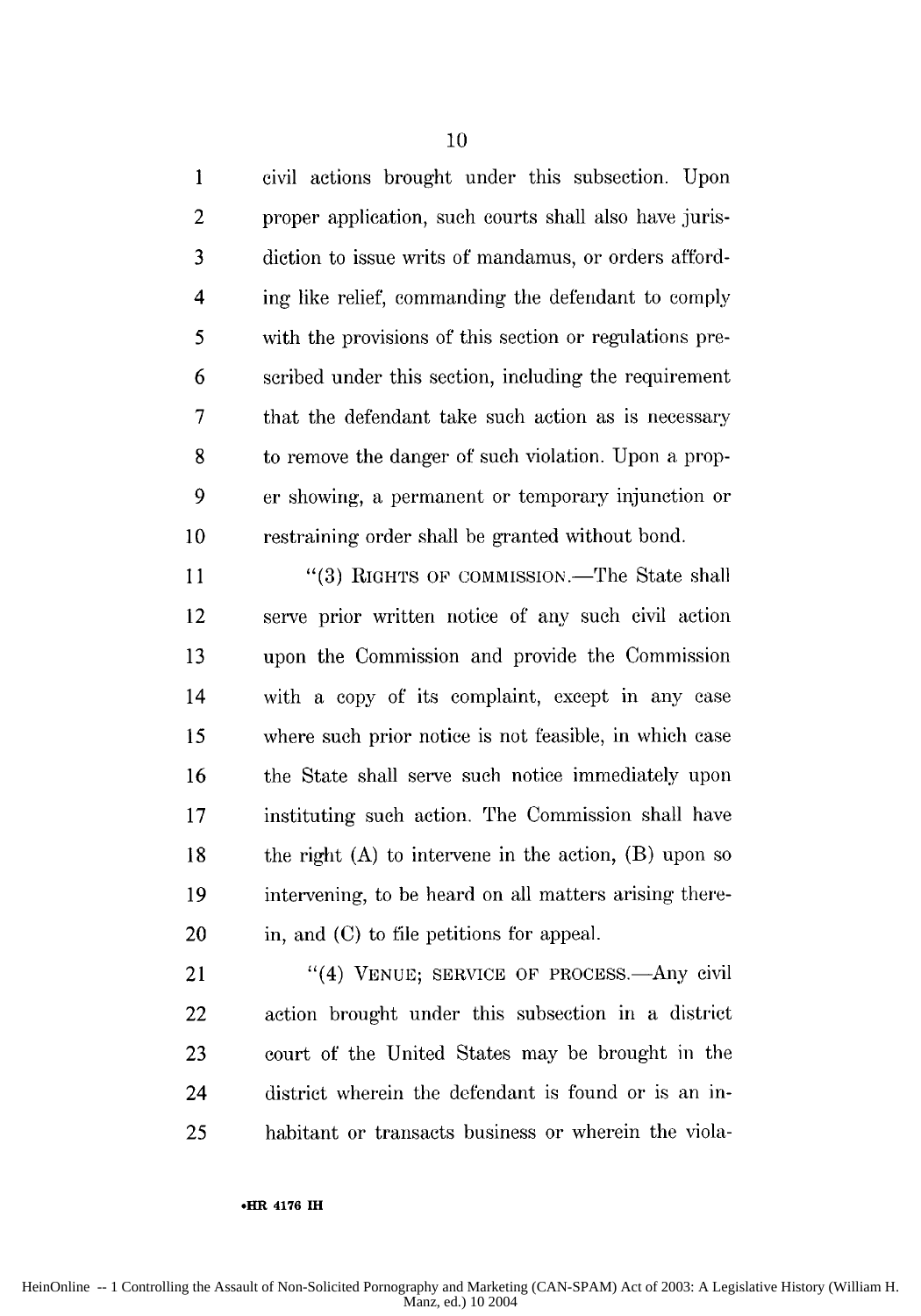1 tion occurred or is occurring, and process in such 2 cases may be served in any district in which the de-3 fendant is an inhabitant or where the defendant may 4 be found.

5 "(5) INVESTIGATORY POWERS.—For purposes 6 of bringing any civil action under this subsection, 7 nothing in this section shall prevent the attorney 8 general of a State, or an official or agency des-9 ignated by a State, from exercising the powers con-10 ferred on the attorney general or such official by the 11 laws of such State to conduct investigations or to 12 administer oaths or affirmations or to compel the at-13 tendance of witnesses or the production of documen-14 tary and other evidence.

15 "(6) EFFECT ON STATE COURT PROCEED-16 INGS.-Nothing contained in this subsection shall be 17 construed to prohibit an authorized State official 18 from proceeding in State court on the basis of an al-19 leged violation of any general civil or criminal stat-20 ute of such State.

21 "(7) LIMITATION.—Whenever the Commission 22 has instituted a civil action for violation of regula-23 tions prescribed under this section, no State may, 24 during the pendency of such action instituted by the 25 Commission, subsequently institute a civil action

#### **.HR** 4176 Hi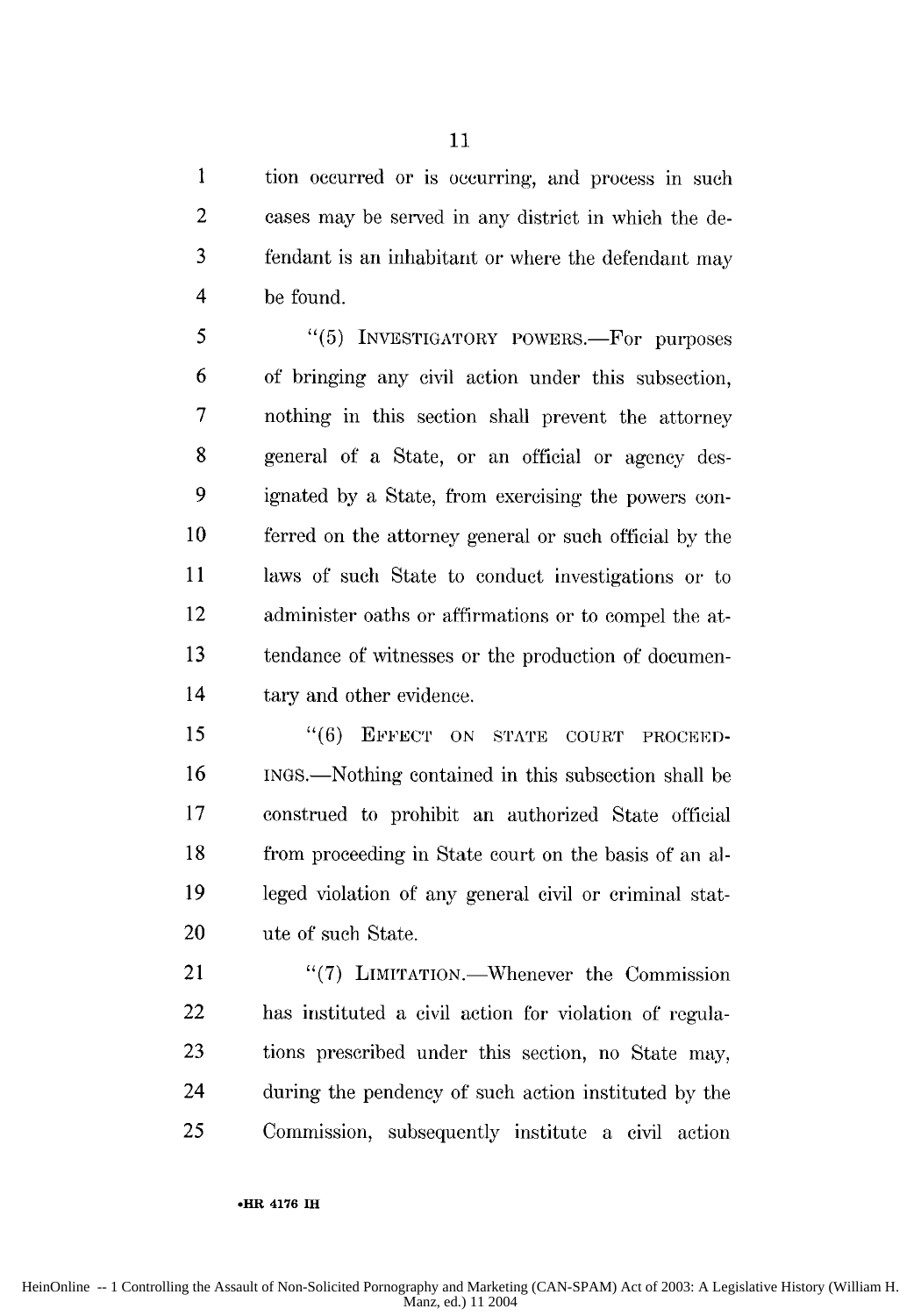1 against any defendant named in the Commission's 2 complaint for any violation as alleged in the Com-3 mission's complaint.

4 "(8) DEFINITION.—As used in this subsection, 5 the term 'attorney general' means the chief legal of-6 fleer of a State.".

### 7 **SEC.** 202. **NTIA STUDY** OF THIRD PARTY VERIFICATION **AND** 8 **AUTHENTICATION.**

9 (a) STUDY REQUIRED.—The National Telecommuni-10 cations and Information Administration of the Depart-11 ment of Commerce shall conduct a study of the feasibility 12 and desirability of establishing third party verification and 13 authentication systems for preventing illegal changes in 14 telephone subscriber carrier selections. The study shall in-*15* elude-

16 (1) an analysis of the cost of establishing a na-17 tional, independent database or clearinghouse to an-18 thorize and verify changes in carrier selections;

19 (2) the additional cost to carriers, per change 20 in carrier selection, to fund the ongoing operation of 21 such an independent database or clearinghouse;

22 (3) the cost and feasibility of implementing 23 such databases or clearinghouses at the State level; 24 and

#### **\*HR 4176 IH**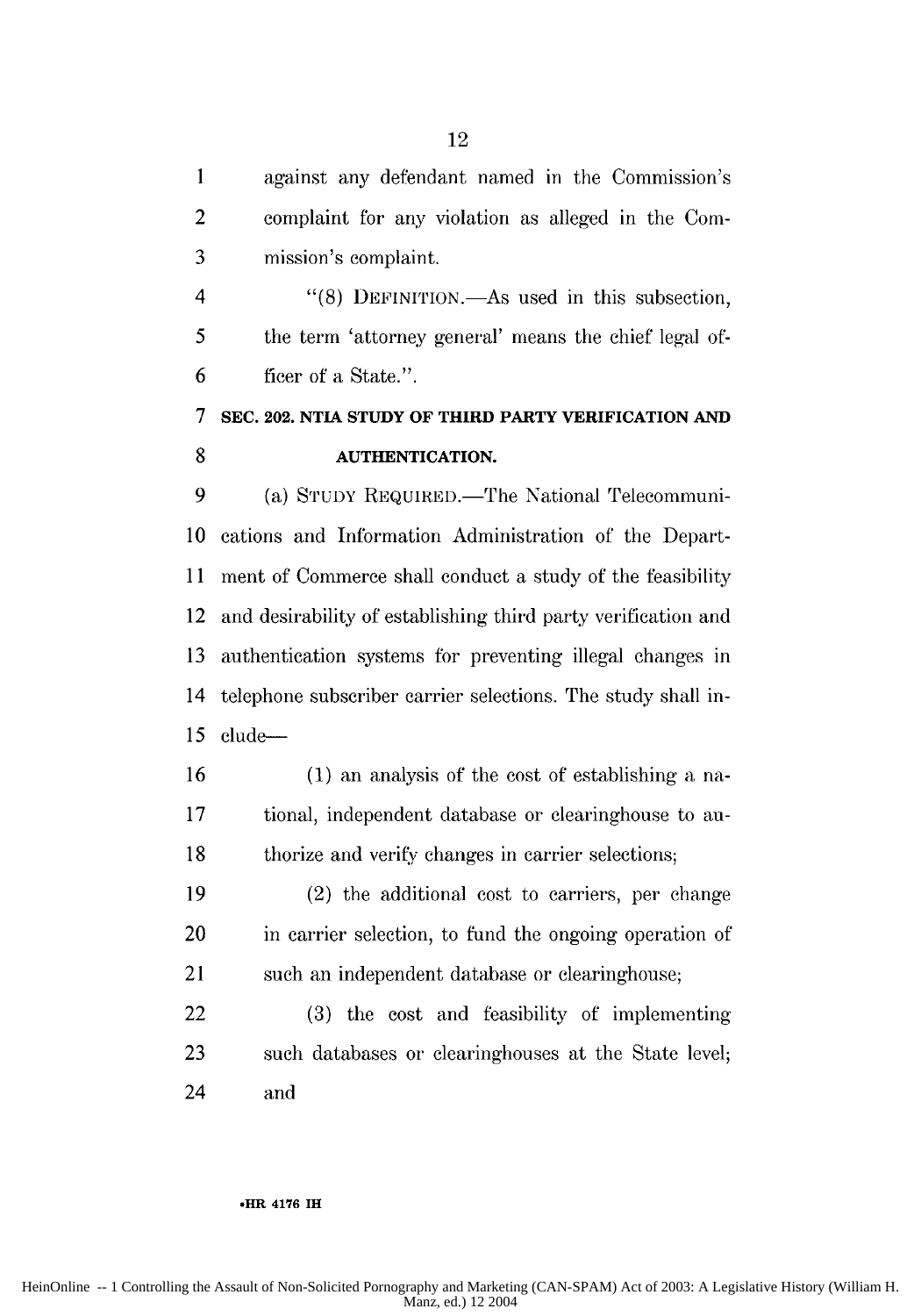(4) the advantages and disadvantages of utiliz-2 ing independent databases or clearinghouses for au-thorizing and authenticating carrier selection 4 changes.

**b**) **REPORT REQUIRED.—Within 180 days after the** date of enactment of this Act, the National Telecomnuni-cations and Information Administration shall submit to the Committee on Commerce of the House of Representa-tives and Committee on Commerce, Science, and Trans-portation of the Senate the results of the study required **11 by** subsection (a).

**.HR 4176 I1**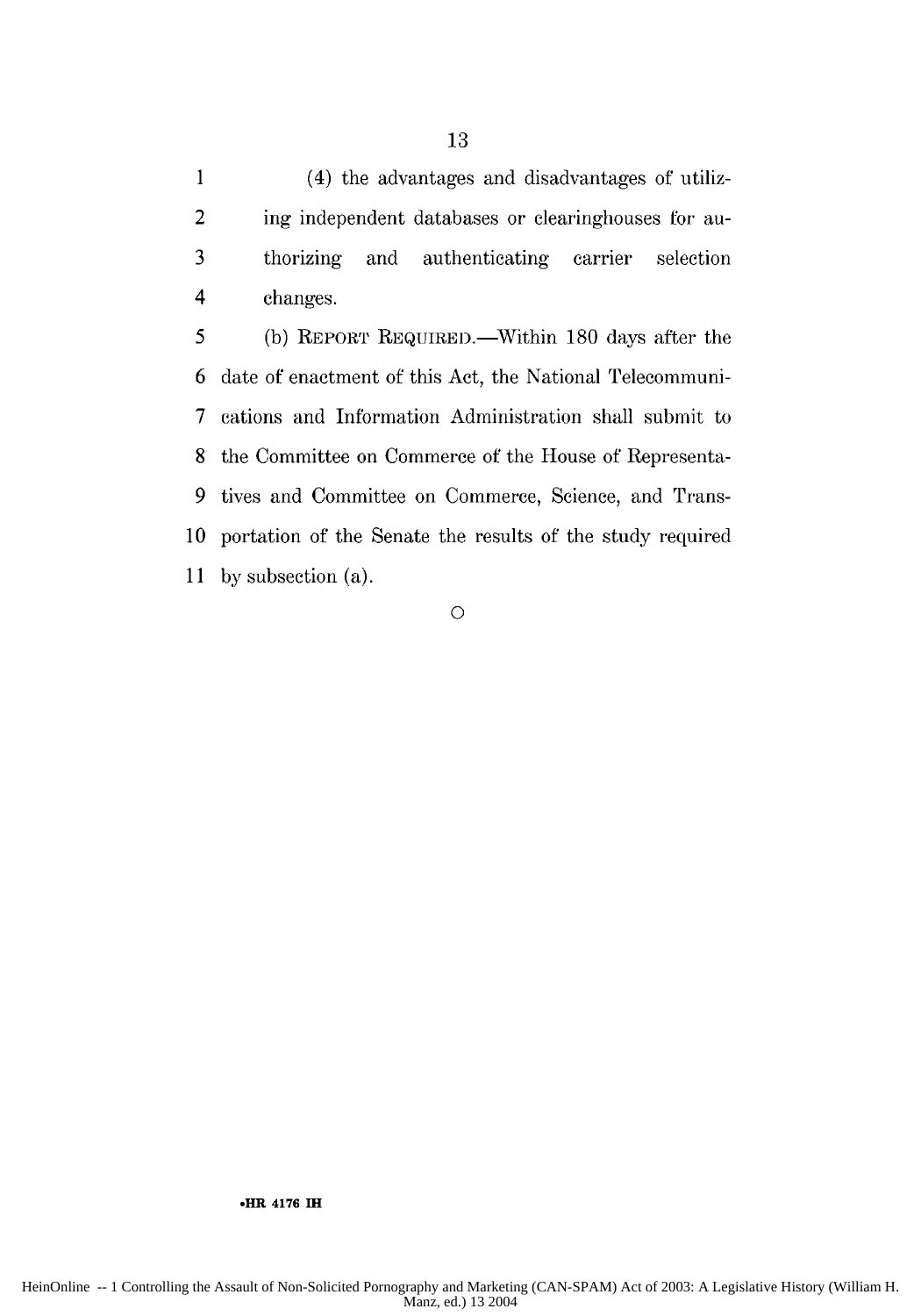$\bar{\alpha}$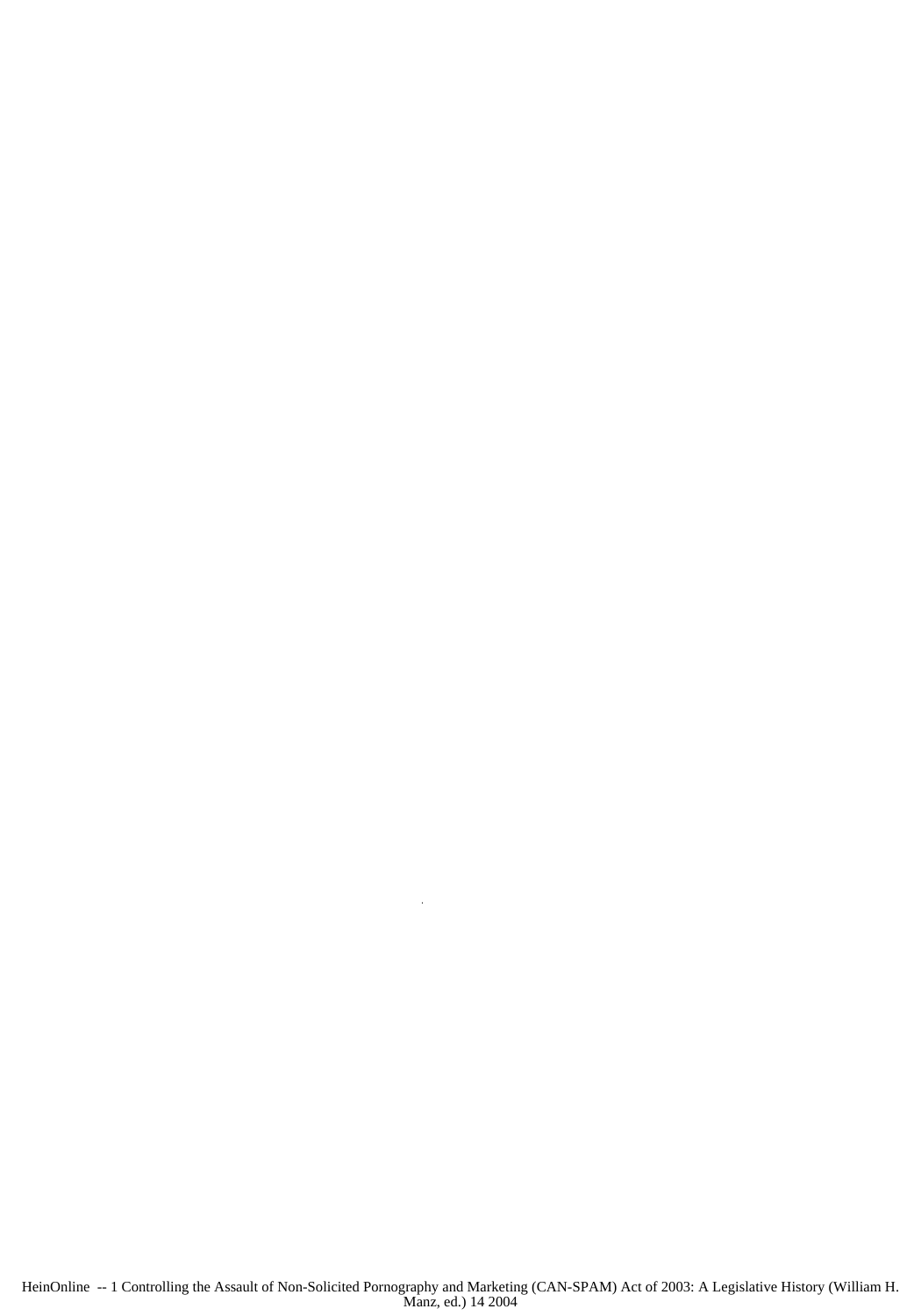## **DOCUMENT NO. 27**